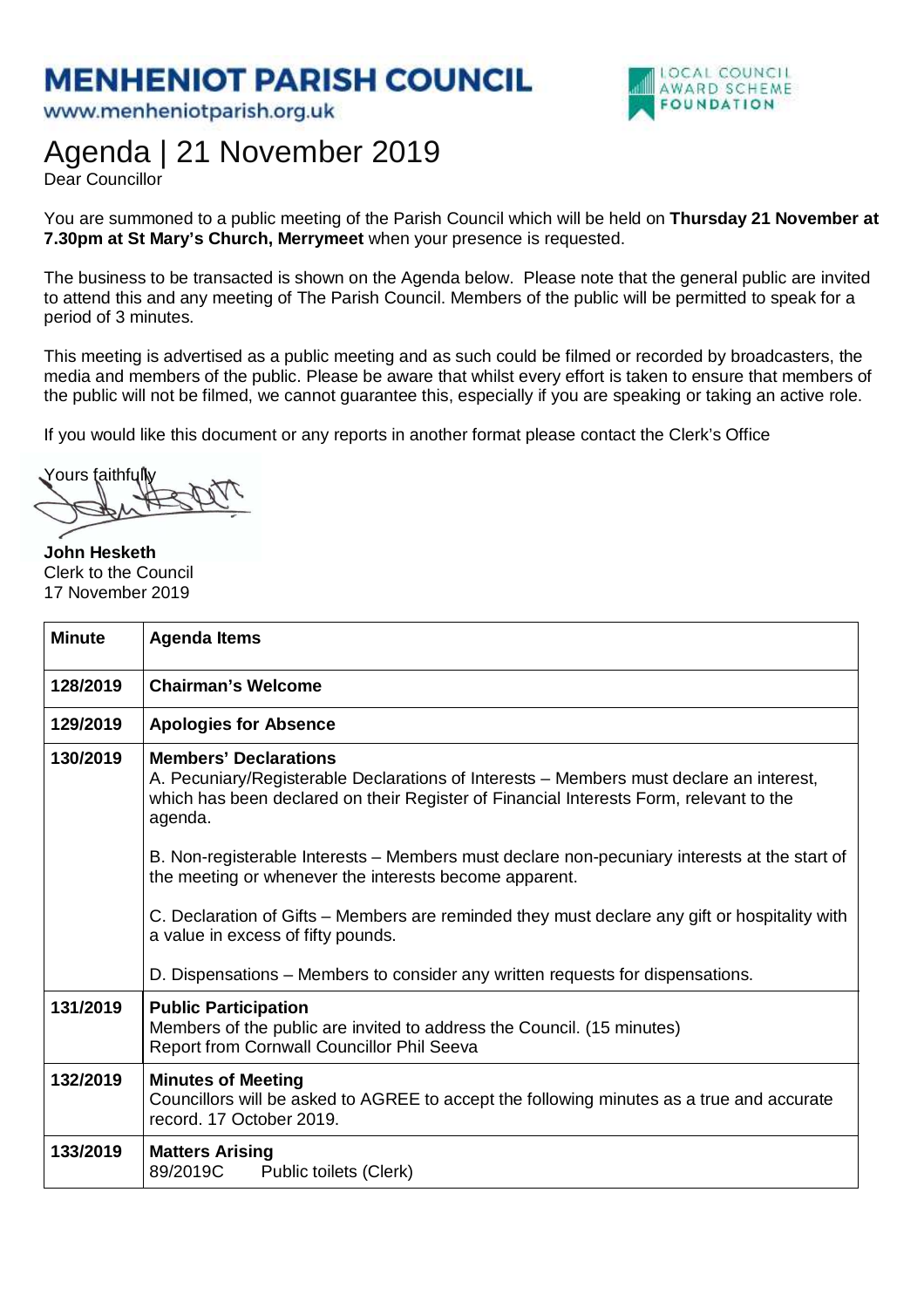| 134/2019 | <b>Correspondence received</b><br>A<br>Item previously circulated                                                                                                      |                                                                                                                              | Email from Extinction Rebellion asking for participation in online survey                                                                                                                                                                                                                                                                    |             |               |  |  |
|----------|------------------------------------------------------------------------------------------------------------------------------------------------------------------------|------------------------------------------------------------------------------------------------------------------------------|----------------------------------------------------------------------------------------------------------------------------------------------------------------------------------------------------------------------------------------------------------------------------------------------------------------------------------------------|-------------|---------------|--|--|
| 135/2019 | <b>Planning Matters</b>                                                                                                                                                |                                                                                                                              |                                                                                                                                                                                                                                                                                                                                              |             |               |  |  |
|          | To agree the parish council's response to Cornwall Council consultations on new<br>A<br>planning applications received before the agenda was finalised. None received. |                                                                                                                              |                                                                                                                                                                                                                                                                                                                                              |             |               |  |  |
|          | B<br>only. None received.                                                                                                                                              |                                                                                                                              | Any applications received by Cornwall Council by the time of the meeting. Information                                                                                                                                                                                                                                                        |             |               |  |  |
|          | C<br>PA19/05798 APPROVED                                                                                                                                               | Planning applications approved by Cornwall Council.                                                                          |                                                                                                                                                                                                                                                                                                                                              |             |               |  |  |
|          |                                                                                                                                                                        |                                                                                                                              | Location: North Treviddo Barn Horningtops Liskeard Cornwall PL14 3PS<br>Proposal: Construction of agricultural barn for purpose of hay and equipment storage.                                                                                                                                                                                |             |               |  |  |
|          | PA19/06585 APPROVED<br>3PS                                                                                                                                             |                                                                                                                              | Location: Land West Of North Treviddo Cottage Horningtops Cornwall PL14                                                                                                                                                                                                                                                                      |             |               |  |  |
|          |                                                                                                                                                                        |                                                                                                                              | Proposal: Sand school/stables/tack room/store and access yard area on the land                                                                                                                                                                                                                                                               |             |               |  |  |
|          | PA19/08279 APPROVED                                                                                                                                                    |                                                                                                                              | Location: Land Pt OS 8581 Tresulgan Farm Liskeard Road Horningtops Liskeard<br>Proposal: Non-material amendment for en-suite and closet to bedroom 1 together with the<br>omission of the chimney (application no. PA17/03551 dated 7th June 2017 relates)                                                                                   |             |               |  |  |
|          |                                                                                                                                                                        | PA19/04546 APPROVED WITH CONDITIONS<br>Location: Minefield Cottages Menheniot<br>detached double garage (part retrospective) | Proposal: Alteration and extension to convert approved garage to living accommodation with<br>first floor extension over and two storey extension to South elevation and provision of                                                                                                                                                        |             |               |  |  |
|          | D<br>Information only.<br>Ref: PA19/08054                                                                                                                              |                                                                                                                              | Planning applications refused by Cornwall Council or withdrawn by the applicant.<br>Location: Land West Of The Old Merrymeet Chapel Merrymeet Liskeard PL14 3LP<br>Proposal: Outline application for the construction of single dwelling and garage (and<br>continued use of land for stationing of mobile home during construction period). |             |               |  |  |
|          | E                                                                                                                                                                      | <b>Renewal of Street Trading Licence</b>                                                                                     | Councillors will be asked to agree to renew the STL for Clicker Tor layby.                                                                                                                                                                                                                                                                   |             |               |  |  |
| 136/2019 | <b>Financial Matters</b><br>A<br>schedule and agree payment.                                                                                                           |                                                                                                                              | Accounts for Payment - Schedule 2019/20 - Members are to consider the payment                                                                                                                                                                                                                                                                |             |               |  |  |
|          | <b>Date</b>                                                                                                                                                            | Payee                                                                                                                        | <b>Description</b>                                                                                                                                                                                                                                                                                                                           | CQ          | £             |  |  |
|          | 21/10/2019                                                                                                                                                             | <b>Menheniot School Assn</b>                                                                                                 | <b>Donation</b>                                                                                                                                                                                                                                                                                                                              | 1918        | 100.00        |  |  |
|          | 21/10/2019                                                                                                                                                             | <b>Gina Elworthy</b>                                                                                                         | <b>Village Greening</b>                                                                                                                                                                                                                                                                                                                      | <b>1919</b> | 171.00        |  |  |
|          | 28/10/2019                                                                                                                                                             | <b>Brian Arthur</b>                                                                                                          | <b>Expenses</b>                                                                                                                                                                                                                                                                                                                              | 1920        | 50.00         |  |  |
|          | 31/10/2019                                                                                                                                                             | <b>John's Janitorial Supplies</b>                                                                                            | <b>Toilet disposables</b>                                                                                                                                                                                                                                                                                                                    | 1921        | 133.93        |  |  |
|          | 04/11/2019                                                                                                                                                             | <b>Pride Building</b>                                                                                                        | <b>Toilet refurb</b>                                                                                                                                                                                                                                                                                                                         | 1922        | 2260.00       |  |  |
|          | 07/11/2019                                                                                                                                                             | <b>David Couch</b>                                                                                                           | <b>Toilet electrical work</b>                                                                                                                                                                                                                                                                                                                | 1923        | 350.00        |  |  |
|          | 21/11/2019                                                                                                                                                             | Menheniot Parish Hall                                                                                                        | Venue hire                                                                                                                                                                                                                                                                                                                                   | 1924        | 48.00         |  |  |
|          | 21/11/2019                                                                                                                                                             | Rob Craig                                                                                                                    | Ground maintenance                                                                                                                                                                                                                                                                                                                           | 1925        | 450.00        |  |  |
|          | 21/11/2019                                                                                                                                                             | Royal Mail                                                                                                                   | NDP fees                                                                                                                                                                                                                                                                                                                                     | 1926        | 118.80        |  |  |
|          | 21/11/2019                                                                                                                                                             | Prydis                                                                                                                       | Accountancy support                                                                                                                                                                                                                                                                                                                          | 1927        | 98.90         |  |  |
|          | 16/12/2019                                                                                                                                                             | <b>HMRC</b>                                                                                                                  | <b>PAYE</b>                                                                                                                                                                                                                                                                                                                                  | 1928        | 69.60         |  |  |
|          | 16/12/2019                                                                                                                                                             | John Hesketh                                                                                                                 | Salary                                                                                                                                                                                                                                                                                                                                       | 1929        | 525.90        |  |  |
|          | All cheque payments today                                                                                                                                              |                                                                                                                              |                                                                                                                                                                                                                                                                                                                                              |             | 4,276.13<br>£ |  |  |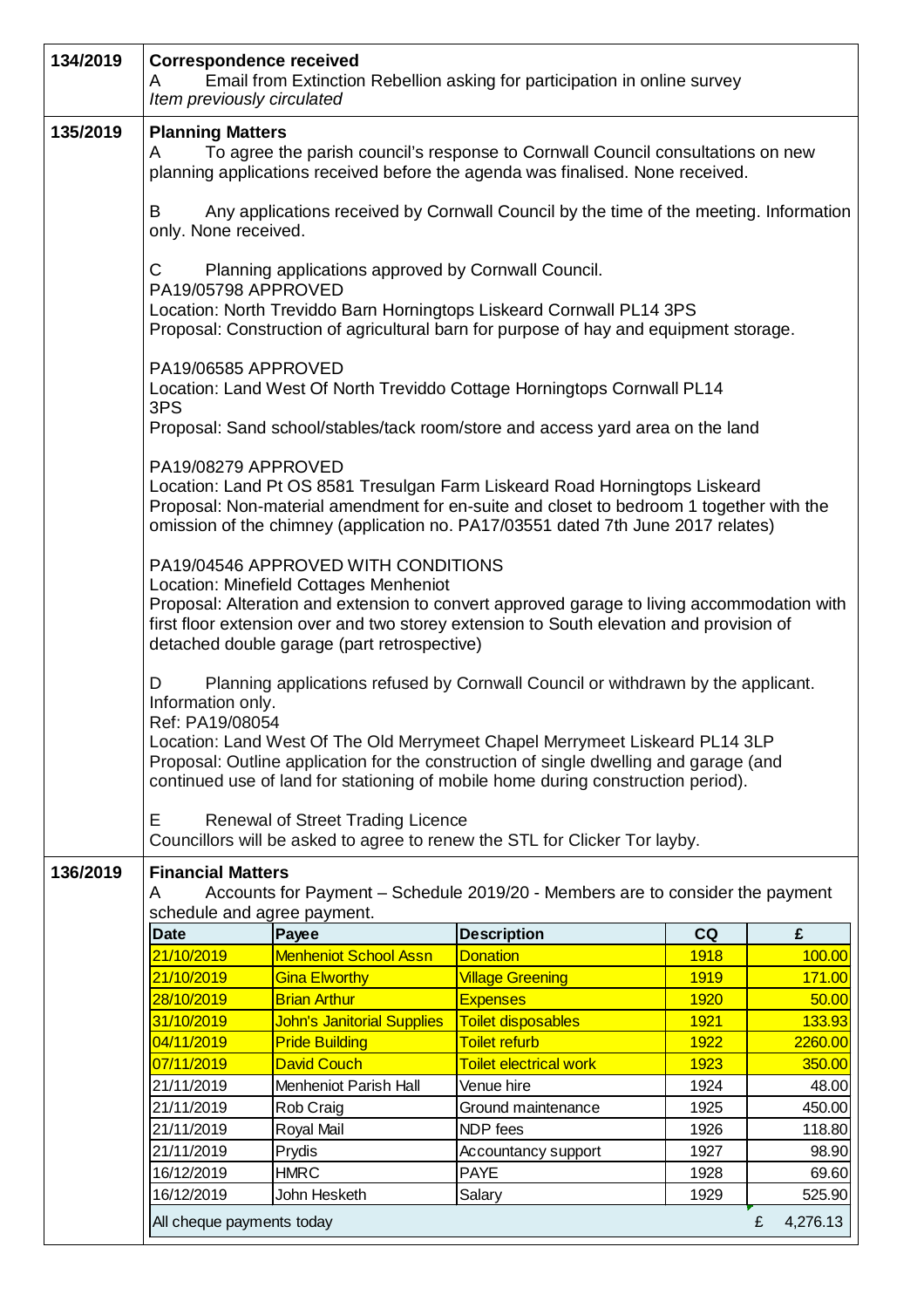|          | B                                                                                                                                     | Direct Bank Payment & Receipts. For information.                                                          |                                                                                                                                                                                                                         |     |             |  |  |  |
|----------|---------------------------------------------------------------------------------------------------------------------------------------|-----------------------------------------------------------------------------------------------------------|-------------------------------------------------------------------------------------------------------------------------------------------------------------------------------------------------------------------------|-----|-------------|--|--|--|
|          |                                                                                                                                       | <b>Bank Payments Schedule including Debit Card</b>                                                        |                                                                                                                                                                                                                         |     |             |  |  |  |
|          | <b>Date</b>                                                                                                                           | Payee                                                                                                     | <b>Description</b>                                                                                                                                                                                                      | Pay | £           |  |  |  |
|          | 07/10/2019                                                                                                                            | Partsmaster                                                                                               | Maintenance                                                                                                                                                                                                             | DC  | 118.80      |  |  |  |
|          | 08/10/2019                                                                                                                            | <b>EDF</b>                                                                                                | Electricity                                                                                                                                                                                                             | DD  | 92.99       |  |  |  |
|          | 08/10/2019                                                                                                                            | <b>SLCC</b>                                                                                               | <b>Clerk's Training</b>                                                                                                                                                                                                 | DC  | 96.00       |  |  |  |
|          | 14/10/2019                                                                                                                            | Cartridge Saver                                                                                           | <b>PPSA</b>                                                                                                                                                                                                             | DC  | 51.86       |  |  |  |
|          |                                                                                                                                       |                                                                                                           |                                                                                                                                                                                                                         |     | £<br>359.65 |  |  |  |
|          | <b>Bank Receipts Schedule</b>                                                                                                         |                                                                                                           |                                                                                                                                                                                                                         |     |             |  |  |  |
|          | <b>Date</b>                                                                                                                           | Payer                                                                                                     | <b>Description</b>                                                                                                                                                                                                      |     | £           |  |  |  |
|          | 14/10/2019                                                                                                                            | Groundwork                                                                                                | <b>NDP Grant</b>                                                                                                                                                                                                        |     | 3381.00     |  |  |  |
|          | 31/10/2019                                                                                                                            | <b>Cornwall Council</b>                                                                                   | Interest                                                                                                                                                                                                                |     | 40.94       |  |  |  |
|          | 09/10/2019                                                                                                                            | Lloyds Bank                                                                                               | Interest                                                                                                                                                                                                                |     | 0.87        |  |  |  |
|          |                                                                                                                                       |                                                                                                           |                                                                                                                                                                                                                         |     |             |  |  |  |
|          | All bank receipts this period<br>£<br>3,422.81                                                                                        |                                                                                                           |                                                                                                                                                                                                                         |     |             |  |  |  |
|          | C                                                                                                                                     | <b>Bank Reconciliation.</b><br>This report may be viewed on the council's website                         |                                                                                                                                                                                                                         |     |             |  |  |  |
|          | D                                                                                                                                     |                                                                                                           | A councillor will be invited to review bank payments from the previous month                                                                                                                                            |     |             |  |  |  |
|          | E                                                                                                                                     | To approve the budget for 2020/2021                                                                       |                                                                                                                                                                                                                         |     |             |  |  |  |
|          | F<br>To approve the precept for 2020/2021<br>These reports may be viewed on the council's website                                     |                                                                                                           |                                                                                                                                                                                                                         |     |             |  |  |  |
|          | G                                                                                                                                     | This report may be viewed on the council's website                                                        | <b>Community Grant Application from Menheniot Sports Association</b>                                                                                                                                                    |     |             |  |  |  |
|          | н<br>2020                                                                                                                             | Procurement of Ground Maintenance 2020<br>This report may be viewed on the council's website              | Councillors will be asked to agree the final specification for the contract scheduled for April                                                                                                                         |     |             |  |  |  |
| 137/2019 | <b>Councillors' Reports</b><br>A<br>B                                                                                                 | <b>Clirs Ball &amp; Clarke</b><br><b>Cllr Nathan Pearce</b><br>Proposes speed warning signs at Doddycross | Topical items that may be raised by councillors not requiring formal decision.<br>Report back from recent training delivered to St Keyne Parish Council<br>Proposes that a new defibrillator be installed at Doddycross |     |             |  |  |  |
| 138/2019 | <b>Chair's Agenda Items</b><br>Neighbourhood Development Plan. Progress report.<br>A                                                  |                                                                                                           |                                                                                                                                                                                                                         |     |             |  |  |  |
|          | <b>Community Governance Review</b><br>B<br>Progress report on Electoral Review Panel Meeting 22 October 2019 and 15 November<br>2019. |                                                                                                           |                                                                                                                                                                                                                         |     |             |  |  |  |
|          | С<br>seats.                                                                                                                           | Resignations from the parish council                                                                      | Chair will lead interviews with prospective councillors who may be co-opted to fill vacant                                                                                                                              |     |             |  |  |  |
|          | D                                                                                                                                     | Speed Indicator Equipment                                                                                 |                                                                                                                                                                                                                         |     |             |  |  |  |